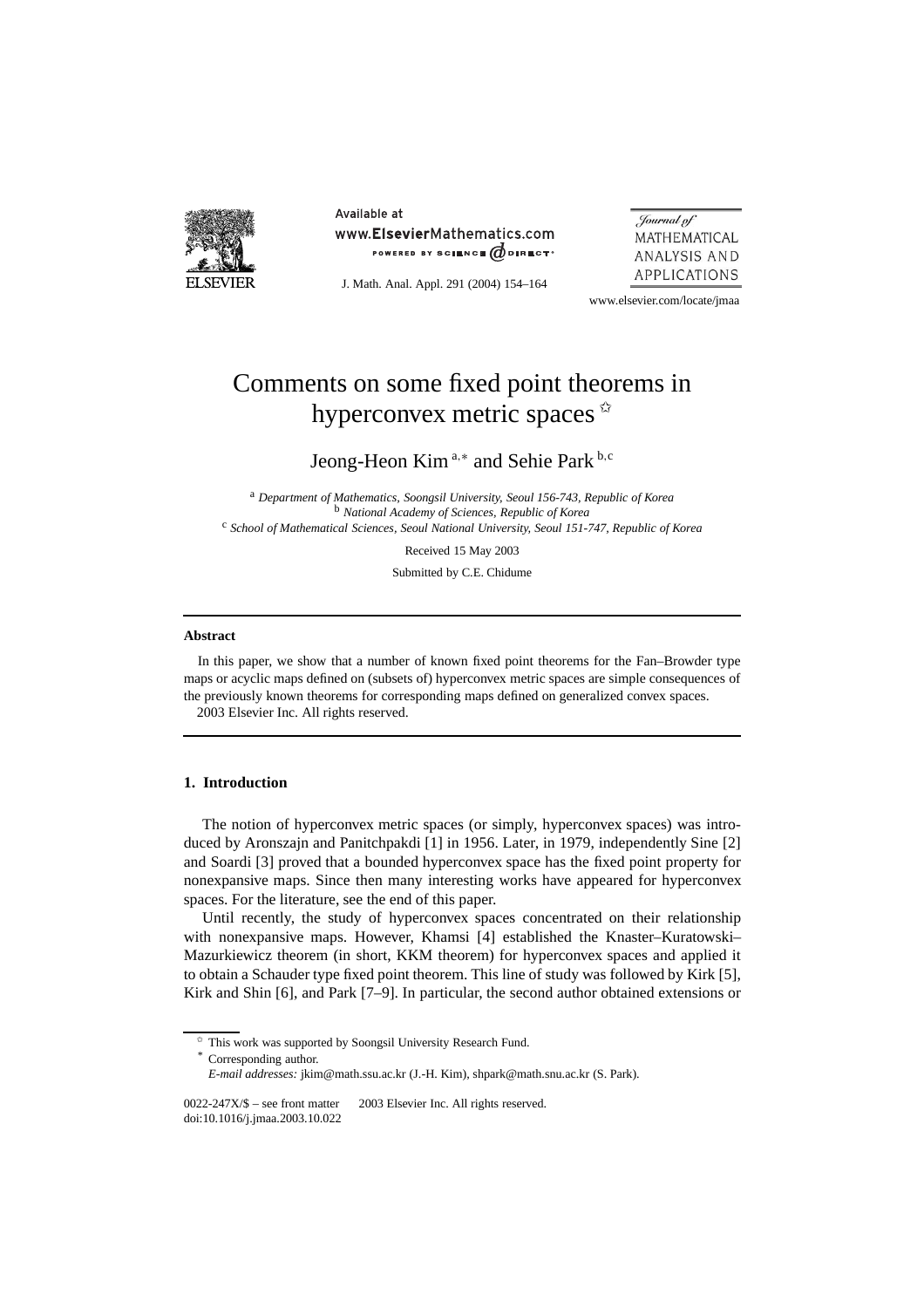equivalent forms of the KKM theorem, a Fan–Browder type fixed point theorem, and other results for hyperconvex spaces in [7,8]. Moreover, Yuan [10], Isac and Yuan [11], Kirk et al. [12], Tarafdar and Yuan [13] established the KKM theorem, its equivalent formulations, fixed point theorems, and their applications for hyperconvex spaces.

However, most of the above-mentioned works are simple consequences of much more general results. In fact, Horvath [14–18] initiated study of the KKM theory and fixed point theory for *C*-spaces, which are meaningful generalizations of convex spaces or convex subsets of topological vector spaces. Moreover, in [18], he found that hyperconvex spaces are a particular type of *C*-spaces and gave a useful selection theorem on l.s.c. multimaps related to *C*-spaces. Recently, this selection theorem was extended by Ben-El-Mechaiekh and Oudadess [19] following some ideas from the celebrated theory on continuous selections due to Michael. On the other hand, the second author [20–30] initiated study of generalized convex spaces or *G*-convex spaces, which properly include the class of *C*-spaces and a large number of spaces having particular type of abstract convexity.

In this paper, we show that many of the fixed point theorems for the Fan–Browder type maps or acyclic maps defined on (subsets of) hyperconvex metric spaces are simple consequences of the previously known theorems for corresponding maps defined on generalized convex spaces. Consequently, we obtain generalized and improved versions of results in [6,10–13,31].

#### **2. Preliminaries**

A *multimap* (or simply, a *map*)  $F: X \to Y$  is a function from a set X into the power set 2<sup>*Y*</sup> of *Y*; that is, a function with the *values*  $F(x) ⊂ Y$  for  $x ∈ X$  and the *fibers*  $F^{-}(y) :=$  ${x \in X \mid y \in F(x)}$  for *y* ∈ *Y*. For *A* ⊂ *X*, let  $F(A) := \bigcup \{F(x) \mid x \in A\}$ . Throughout this paper, we assume that multimaps have nonempty values otherwise explicitly stated or obvious from the context.

For topological spaces *X* and *Y*, a multimap  $F: X \rightarrow Y$  is said to be *upper semicontinuous* (u.s.c.) (respectively, *lower semicontinuous* (l.s.c.)) if for each closed (respectively, open) set  $B \subset Y$ ,  $F^{-}(B) = \{x \in X \mid F(x) \cap B \neq \emptyset\}$  is closed (respectively, open) in *X*.

A metric space *(H, d)* is said to be *hyperconvex* if

$$
\bigcap_{\alpha} B(x_{\alpha}, r_{\alpha}) \neq \emptyset
$$

for any collection  ${B(x_\alpha, r_\alpha)}$  of closed balls in *H* for which  $d(x_\alpha, x_\beta) \le r_\alpha + r_\beta$ .

It is known that the space  $\mathbb{C}(E)$  of all continuous real functions on a Stonian space  $E$ (that is, an extremely disconnected compact Hausdorff space) with the usual norm is hyperconvex, and that every hyperconvex real Banach space is a space  $\mathbb{C}(E)$  for some Stonian space *E*. Therefore,  $(\mathbb{R}^n, ||\cdot||_{\infty})$ ,  $l^{\infty}$ , and  $L^{\infty}$  are concrete examples of hyperconvex spaces.

Results of Aronszajn and Panitchpakti [1, Theorem 1'] and Isbell [32, Theorem 1.1] are combined in the following

**Theorem 2.1.** *A hyperconvex space is complete and (freely) contractible.*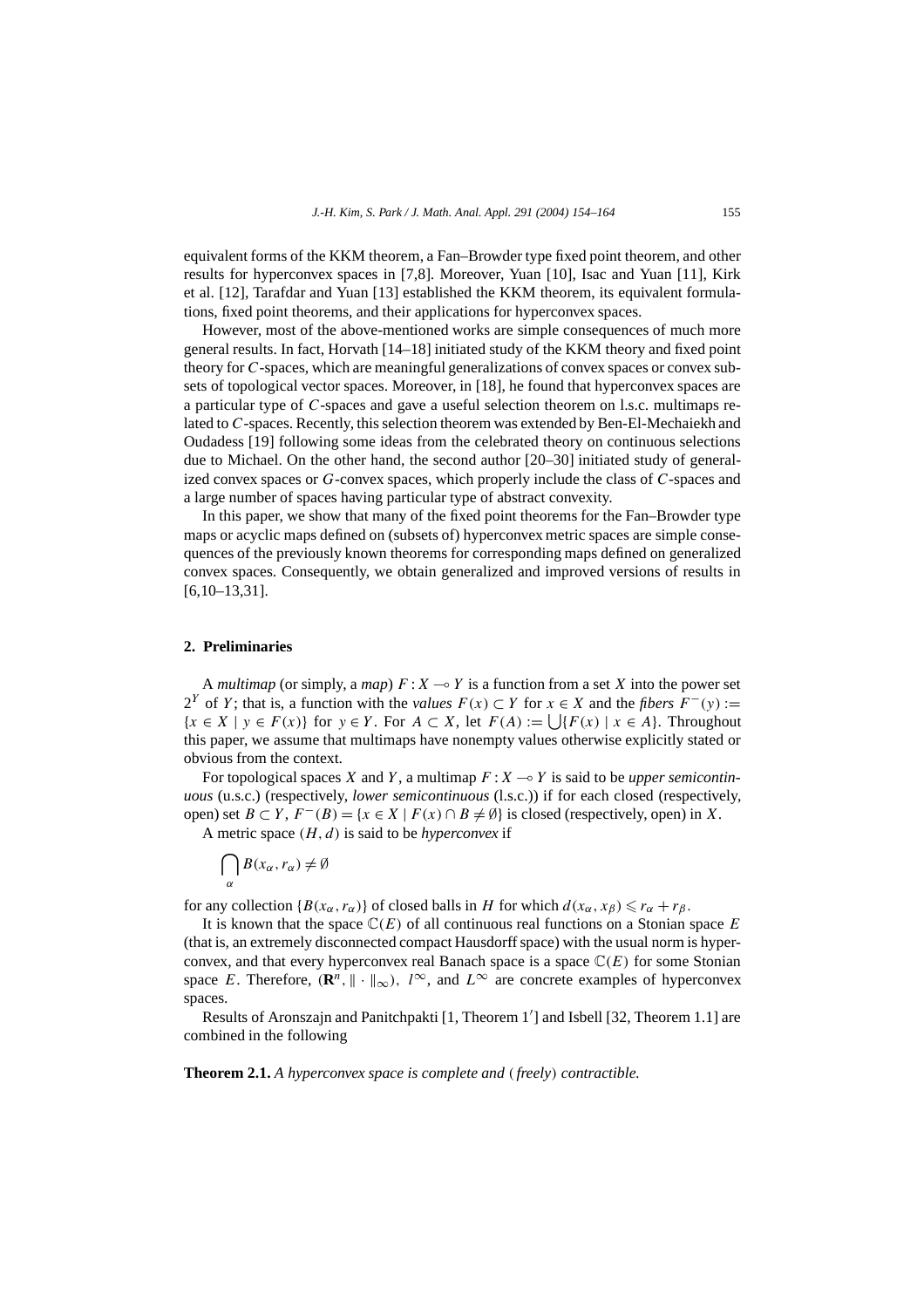The concepts of *C*-spaces, *LC*-spaces, and *LC*-metric spaces were introduced and extensively studied by Horvath in a sequence of papers [14–18]:

A *C*-*space*  $(X, \Gamma)$  is a topological space *X* with a multimap  $\Gamma$  :  $\langle X \rangle$   $\rightarrow$  *X* from the set  $(X)$  of all nonempty finite subsets of  $X$  into the power set of  $X$  such that

(1) for each  $A \in \langle X \rangle$ ,  $\Gamma(A) = \Gamma_A$  is *n*-connected for all  $n \ge 0$ ; and

(2) for all  $A, B \in \langle X \rangle$ ,  $A \subset B$  implies  $\Gamma_A \subset \Gamma_B$ .

A nonempty subset  $Y \subset X$  is said to be  $\Gamma$ -*convex* if  $A \in \langle Y \rangle$  implies  $\Gamma_A \subset Y$ .

A *C*-space *(X, Γ )* is called an *LC*-*space* (or a *locally H*-*convex space* [33]) if *X* is a Hausdorff uniform space and there exists a basis  ${V_\lambda}_{\lambda \in I}$  for the uniform structure such that for each  $\lambda \in I$ ,  $\{x \in X \mid E \cap V_{\lambda}[x] \neq \emptyset\}$  is *Γ*-convex whenever  $E \subset X$  is *Γ*-convex, where

 $V_{\lambda}[x] = \{x' \in X \mid (x, x') \in V_{\lambda}\}.$ 

For example, any nonempty convex subset *X* of a locally convex Hausdorff topological vector space is an *LC*-space with  $\Gamma_A = \text{co } A$ , the convex hull of  $A \in \langle X \rangle$ .

A triple *(X, d*;*Γ )* is called an *LC*-*metric space* whenever *(X, d)* is a metric space and  $(X, \Gamma)$  is a *C*-space such that open balls are *Γ*-convex, and any neighborhood { $x \in X$  |  $d(x, Y) < r$  of a *Γ* -convex set  $Y \subset X$  is also *Γ* -convex.

Horvath [7, Theorem 9] obtained the following

**Theorem 2.2.** *Any hyperconvex space H is a complete LC-metric space with*

 $\Gamma(A) = \Gamma_A := \bigcap \{B \mid B \text{ is a closed ball containing } A\}$ 

*for each*  $A \in \langle H \rangle$ .

Note that *ΓA* itself is hyperconvex. From now on, a hyperconvex space *(H, d*;*Γ )* is simply denoted by  $H$ , and  $BI(H)$  denotes the set of nonempty closed ball intersections in  $H$ . Elements of  $BI(H)$  are sometimes called *admissible subsets* of  $H$ ; see [4].

#### **3. Better admissible maps on** *G***-convex spaces**

A *generalized convex space* or a *G*-*convex space (X, D*;*Γ )* consists of a topological space *X*, a nonempty set *D*, and a multimap  $\Gamma$  :  $\langle D \rangle \rightarrow X$  such that for each  $A \in \langle D \rangle$  with the cardinality  $|A| = n + 1$ , there exists a continuous function  $\phi_A : \Delta_n \to \Gamma(A)$  such that  $J \in \langle A \rangle$  implies  $\phi_A(\Delta_J) \subset \Gamma(J)$ .

Here,  $\langle D \rangle$  denotes the set of all nonempty finite subsets of *D*,  $\Delta_n$  an *n*-simplex with vertices  $\{v_i\}_{i=0}^n$ , and  $\Delta_J$  the face of  $\Delta_n$  corresponding to  $J \in \langle A \rangle$ ; that is, if *A* = { $a_0, a_1, \ldots, a_n$ } and *J* = { $a_{i_0}, a_{i_1}, \ldots, a_{i_k}$ } ⊂ *A*, then  $\Delta_J = \text{co}\{v_{i_0}, v_{i_1}, \ldots, v_{i_k}\}$ . We may write  $\Gamma_A = \Gamma(A)$  for each  $A \in \langle D \rangle$  and, in case to emphasize  $X \supset D$ ,  $(X, D; \Gamma)$  will be denoted by  $(X \supset D; \Gamma)$ ; and if  $X = D$ , then  $(X \supset X; \Gamma)$  by  $(X; \Gamma)$ .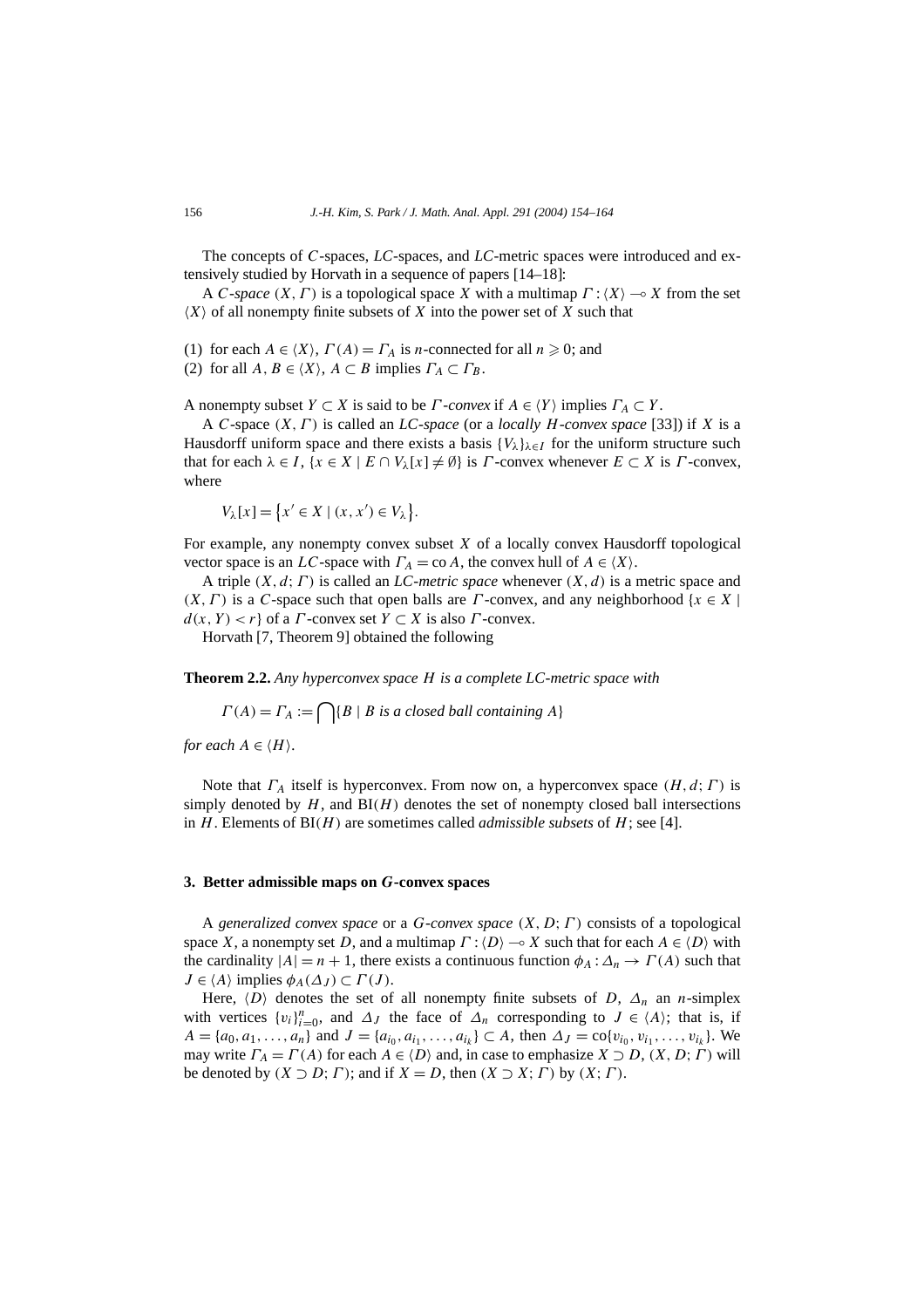It should be noted that  $\phi_A$  depends on  $A \in \langle D \rangle$ . Hence, for example, for any  $A$ ,  $J$  in  $\langle D \rangle$ , if *A*  $\supset$  *J* as above,  $\phi_A|_{\Delta I}$  :  $\Delta J \to \Gamma(J)$  might be different from  $\phi_J$  :  $\Delta_k \to \Gamma(J)$ . In case when the family  $\{\phi_A\}_{A \in \langle D \rangle}$  can be so chosen that for any  $A \supset J$  as above, we have

$$
\phi_A\left(\sum_{j=0}^k \lambda_j v_{ij}\right) = \phi_J\left(\sum_{j=0}^k \lambda_j v_j\right) \text{ for any } \lambda_j \geqslant 0, \sum_{j=0}^k \lambda_j = 1;
$$

then we can put  $\Gamma(A) = \phi_A(\Delta_n)$  for all  $A \in \langle D \rangle$ .

For a *G*-convex space  $(X \supset D; \Gamma)$ , a subset  $Y \subset X$  is said to be *Γ*-*convex* if for each  $N \in \{D\}$ ,  $N \subset Y$  implies  $\Gamma_N \subset Y$ ; and for a nonempty set  $Z \subset X$ , its *Γ*-*convex hull* is defined by

 $\Gamma$ -co(*Z*) =  $\bigcap$ { $A \subset X \mid A$  is a *Γ*-convex subset of *X* containing *Z*}.

For a *G*-convex space  $(X; \Gamma)$  and  $Z \subset X$ , it is easily seen that

 $\Gamma$ -co(Z) :=  $\left\{ \left| \int \Gamma$ -co(A) |  $A \in \langle Z \rangle \right\}$ .

Examples of *G*-convex spaces can be found in [20–23,27] and references therein.

**Theorem 3.1.** Let  $(X, D; \Gamma)$  be a G-convex space, and  $S: D \rightarrow X$ ,  $T: X \rightarrow X$  two maps *satisfying*

(1) *for each*  $z \in D$ *,*  $S(z)$  *is open (respectively, closed)*; (2) *for each*  $y \in X$ *,*  $M \in \langle S^-(y) \rangle$  *implies*  $\Gamma_M \subset T^-(y)$ *; and* (3)  $X = S(N)$  for some  $N \in \{D\}$ .

*Then T has a fixed point*  $x_0 \in X$ ; *that is,*  $x_0 \in T(x_0)$ *.* 

Theorem 3.1 is obtained in [25] and applied to various forms of the Fan–Browder theorem, the Ky Fan intersection theorem, and the Nash equilibrium theorem for *G*-convex spaces.

From Theorem 3.1, we deduced the following [26]

**Theorem 3.2.** Let  $(X \supset D; \Gamma)$  be a *G*-convex space and  $A: X \to X$  be a multimap such *that*  $A(x)$  *is*  $\Gamma$  *-convex for each*  $x \in X$ *. If there exist*  $z_1, z_2, \ldots, z_n \in D$  *and nonempty open (respectively, closed) subsets*  $G_i \subset A^{-}(z_i)$  *for*  $i = 1, 2, ..., n$  *such that*  $X = \bigcup_{i=1}^{n} G_i$ *, then A has a fixed point.*

Let *(X, D*;*Γ )* be a *G*-convex space and *Y* a topological space. We define *the better admissible class*  $\mathfrak{B}$  of multimaps from *X* into *Y* as follows [22,24]:

 $F \in \mathfrak{B}(X, Y) \Leftrightarrow F : X \to Y$  is a multimap such that for any  $N \in \langle D \rangle$  with  $|N| = n + 1$ and any continuous map  $p: F(\Gamma_N) \to \Delta_n$ , the composition

$$
\Delta_n \xrightarrow{\phi_N} \Gamma_N \xrightarrow{F|_{\Gamma_N}} F(\Gamma_N) \xrightarrow{p} \Delta_n
$$

has a fixed point.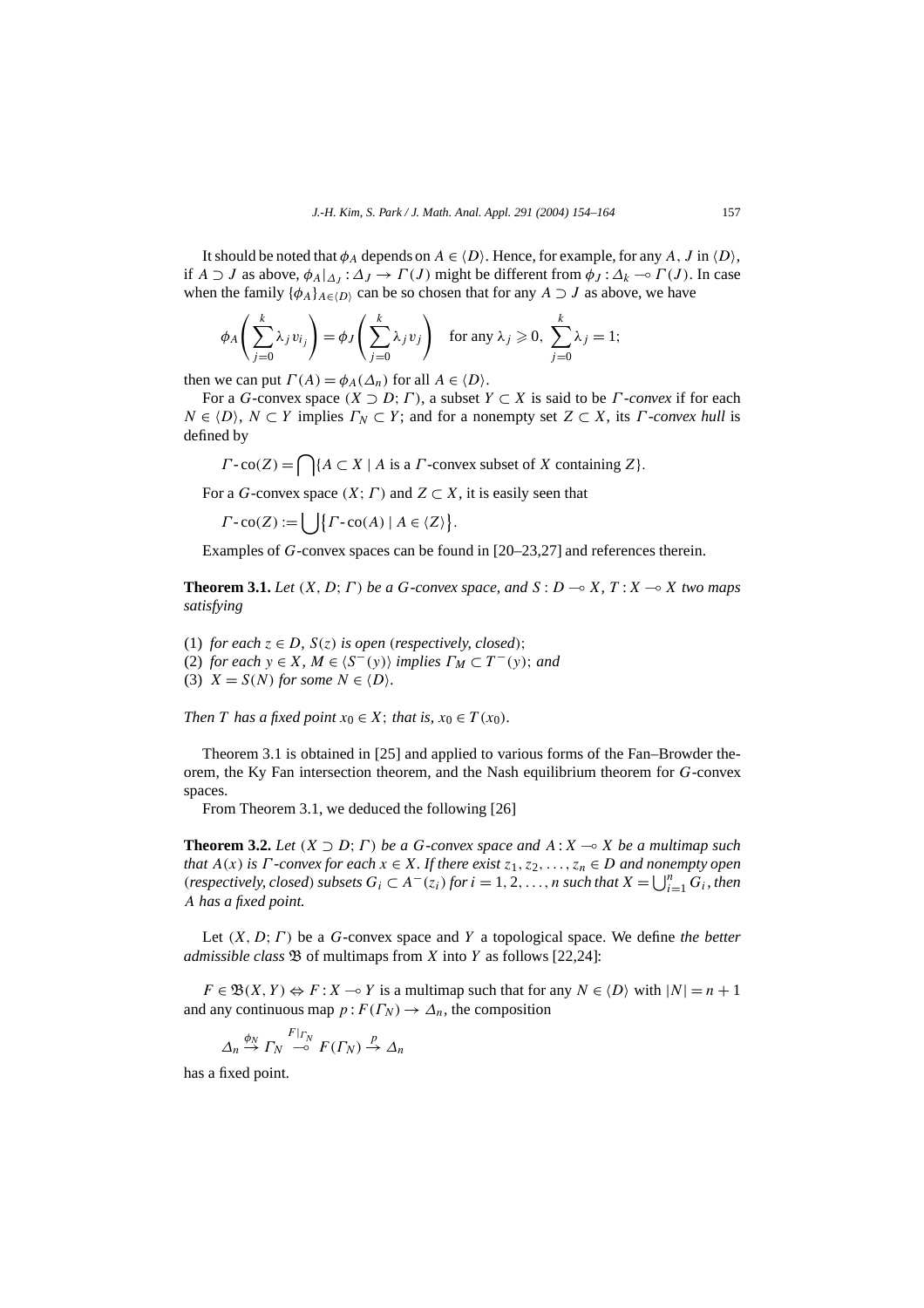For any topological space *E* and a *G*-convex space  $(X, D; \Gamma)$ , a map  $T: E \rightarrow X$  is called a  $\Phi$ *-map* if there exists a map  $S: E \rightarrow D$  such that

(i) for each  $y \in E$ ,  $M \in \langle S(y) \rangle$  implies  $\Gamma_M \subset T(y)$ ; and

(ii)  $E = \bigcup \{ \text{Int } S^{-}(x) \mid x \in D \}.$ 

The concept of *Φ*-maps is originated from Horvath [14] and motivated by the works of Fan and Browder; see [22]. Hence the *Φ*-maps are usually called the Fan–Browder maps.

It is known that if *E* is a Hausdorff compact space, then *T* has a continuous selection *f* :  $E \rightarrow X$  (that is,  $f(x) \in T(x)$  for all  $x \in E$ ) [20]. Therefore, a  $\Phi$ -map belongs to  $\mathfrak{B}$  if its domain is Hausdorff.

For a particular type of *G*-convex spaces, we can establish fixed point theorems for the class  $\mathfrak{B}$  as follows.

A *G*-convex space *(X, D*;*Γ )* is called a *Φ*-*space* if *X* is a Hausdorff uniform space and for each entourage *V* there is a  $\Phi$ -map  $T : X \to X$  such that  $\text{Gr}(T) \subset V$ . This concept is originated from Horvath [14], where a number of examples were given.

The following is our main result of [22] whose proof is given here for the completeness.

**Theorem 3.3.** *Let*  $(X, D; \Gamma)$  *be a*  $\Phi$ *-space and*  $F \in \mathfrak{B}(X, X)$ *. If F is closed and compact, then F has a fixed point.*

**Proof.** Let  $V = \{V_{\lambda}\}_{\lambda \in I}$  be a basis of the Hausdorff uniform structure of *X*. Let  $K = \overline{F(X)}$ be the closure of the range of *F*. Since  $(X, D; \Gamma)$  is a  $\Phi$ -space, for each  $\lambda \in I$ , there is a  $\Phi$ -map  $T_\lambda$ :  $X \to X$  such that  $\text{Gr}(T_\lambda) \subset V_\lambda$ . Since K is compact, it is known that  $T_\lambda|_K$ has a continuous selection  $f_{\lambda}: K \to \Gamma_N$  for some  $N \in \langle D \rangle$  such that  $f_{\lambda} = \phi_N \circ p$ , where  $p: K \to \Delta_n$  is a continuous map; see [20]. Since  $F \in \mathfrak{B}(X, K)$ , the composition

$$
\Delta_n \stackrel{\phi_N}{\to} \Gamma_N \stackrel{F|_{\Gamma_N}}{\multimap} F(\Gamma_N) \subset K \stackrel{p}{\to} \Delta_n
$$

has a fixed point  $a_{\lambda} \in \Delta_n$ ; that is,  $a_{\lambda} \in (p \circ F \circ \phi_N)a_{\lambda}$ . Hence,

$$
x_{\lambda} := \phi_N(a_{\lambda}) \in (\phi_N \circ p \circ F)x_{\lambda} = (f_{\lambda} \circ F)x_{\lambda}
$$

and there exists  $y_\lambda \in F(x_\lambda) \subset K$  such that  $x_\lambda = f_\lambda(y_\lambda) \in T_\lambda(y_\lambda)$ ; that is,  $(x_\lambda, y_\lambda) \in V_\lambda$ . Therefore

$$
(x_{\lambda}, y_{\lambda}) \in V_{\lambda} \cap \text{Gr}(F) \subset X \times K.
$$

Since *K* is compact, we may assume that  $\{y_\lambda\}_{\lambda \in I}$  converges to some  $x_0 \in K$ . Since *(xλ, yλ)* ∈ *V<sub>λ</sub>* for all  $λ ∈ I$ ,  ${xλ}$ <sub> $λ ∈ I$ </sub> also converges to  $x<sub>0</sub> ∈ K$ . Since *F* is closed and  $(x_{\lambda}, y_{\lambda}) \in \text{Gr}(F)$ , we should have  $(x_0, x_0) \in \text{Gr}(F)$ . Therefore, *F* has a fixed point  $x_0 \in K$ .  $\Box$ 

Particular forms of Theorem 3.3 were known by Horvath [14] and Park and Kim [27]. In [21–24], it was shown that Theorem 3.3 subsumes a large number of fixed point theorems related to approachable maps on *G*-convex spaces, acyclic maps on locally *G*-convex spaces, and Kakutani maps on *Φ*-spaces and on hyperconvex spaces.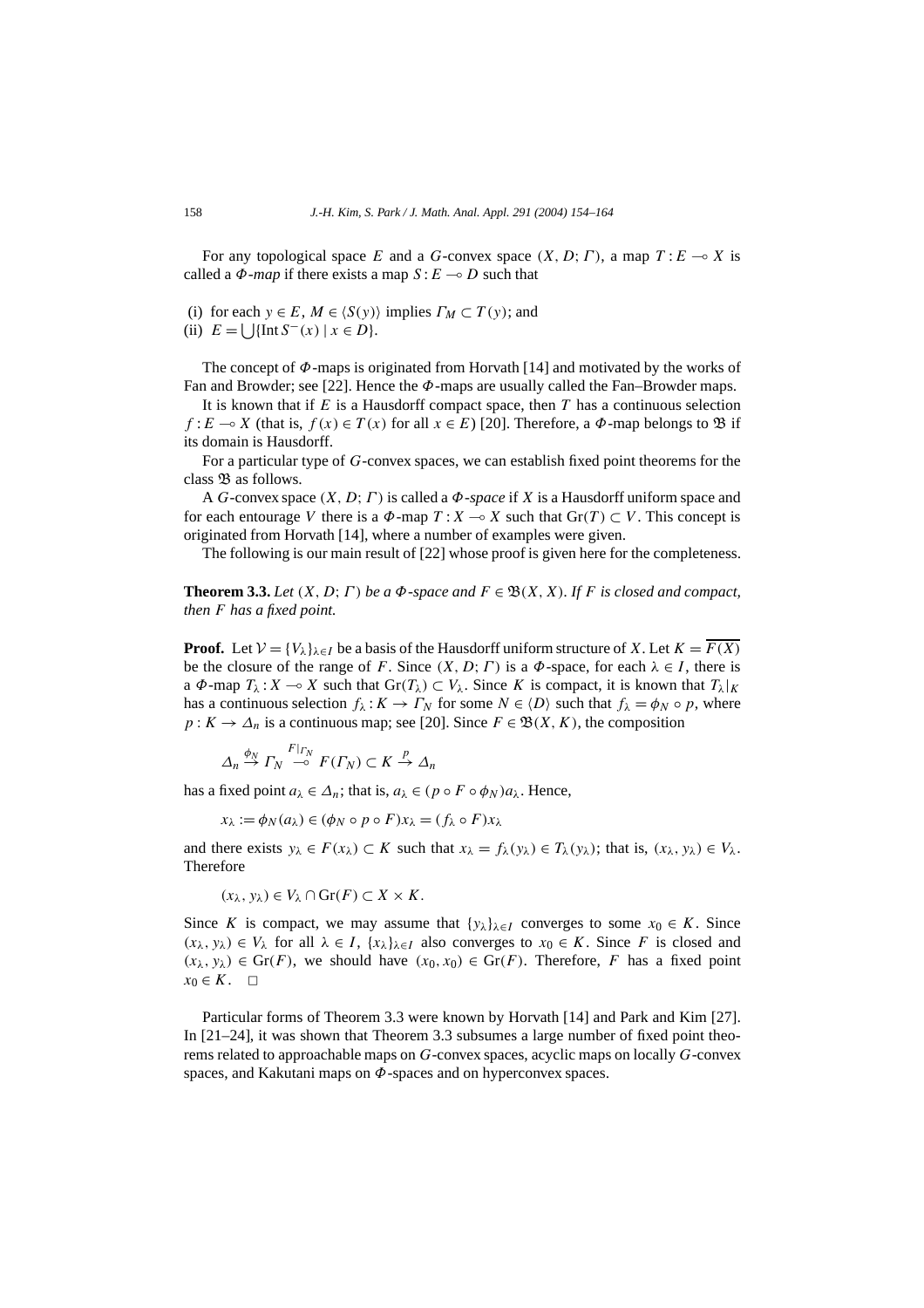#### **4. Fan–Browder maps on hyperconvex spaces**

The following is a version of Theorem 3.2 for hyperconvex spaces.

**Theorem 4.1.** Let *H* be a hyperconvex space and  $A: H \rightarrow H$  a multimap. If there exists *y*<sub>1</sub>*, y*<sub>2</sub>*,..., y<sub>n</sub>* ∈ *H and open* (*respectively, closed*) *subsets*  $G_i$  ⊂  $A<sup>−</sup>(y<sub>i</sub>)$  *for*  $i = 1, 2, ..., n$ *such that*  $H = \bigcup_{i=1}^{n} G_i$ *, then there exists a point*  $x_0$  *such that*  $x_0 \in \Gamma(A(x_0))$ *, where*  $\Gamma(A(x_0))$  *is the closed ball intersection containing*  $A(x_0)$ *.* 

Note that if *A* has admissible values (that is, values are closed ball intersections) in Theorem 4.1, then *A* has a fixed point.

For the case *H* itself is compact, particular forms of Theorem 4.1 appear in [7, Theorem 3], [10, Theorems 3.3–3.6], [11, Theorems 3.2, 3.3, 4.6], [12, Theorem 3.1, Corollary 3.6], and [13, Theorems 3.3–3.6, Corollary 4.8].

The following is a dual form of Theorem 4.1.

**Theorem 4.2.** Let *H* be a hyperconvex space and  $B: H \to H$  a multimap. If there exist *x*<sub>1</sub>*, x*<sub>2</sub>*,...,x<sub>n</sub></sub> ∈ <i>H and open* (*respectively, closed*) *subsets*  $G_i$  ⊂  $B(x_i)$  *for*  $i = 1, 2, ..., n$ *such that*  $H = \bigcup_{i=1}^{n} G_i$ *, then there exists a point*  $x_0$  *such that*  $x_0 \in \Gamma(B^-(x_0))$ *.* 

**Proof.** Put  $A := B^-$  and  $A^- := B$  in Theorem 4.1.  $\Box$ 

Note that, if *B*<sup>−</sup> has admissible values, then *B* has a fixed point.

Particular forms of Theorem 4.2 are given in [10, Theorems 3.1, 3.2], [11, Theorem 3.1], and [13, Theorems 3.1, 3.2].

The following is a Ky Fan type matching theorem.

**Theorem 4.3.** *Under the hypothesis of Theorem 4.2, there exist a finite subset*  $\{y_1, y_2,$  $\dots$ ,  $y_r$ }  $\subset$  *H* and  $x_0 \in \Gamma(\{y_1, y_2, \dots, y_r\})$  such that  $x_0 \in \bigcap_{j=1}^r B(y_j)$ *.* 

**Proof.** By Theorem 4.2, there exists a point  $x_0 \in \Gamma(B^-(x_0))$ . Since  $\Gamma(B^-(x_0))$  is a *Γ* -convex hull, there exists a finite subset  $\{y_1, y_2, \ldots, y_r\} \subset B^{-}(x_0)$  such that  $x_0 \in B^{-}(x_0)$ *Γ*({*y*<sub>1</sub>*, y*<sub>2</sub>*,...,y<sub>r</sub></sub>}). Hence we have*  $y_j \in B^{-}(x_0)$  *or*  $x_0 \in B(y_j)$  *for all*  $j = 1, 2, ..., r$ *. □* 

Particular forms appear in [10, Theorem 4.4, Corollary 4.5]. The following is already known [9, Theorem 5.5], [21, Theorem 8].

**Theorem 4.4.** Let *H* be a hyperconvex space and *S*,  $T : H \rightarrow H$  two maps such that

(1) *for each*  $x \in H$ *,*  $N \in \langle S(x) \rangle$  *implies* BI(*N*) ⊂ *T*(*x*)*; and* (2)  $H = \left[ \int \{\text{Int } S^{-}(y) \mid y \in H \} \right]$ .

*If T is compact, then T has a fixed point.*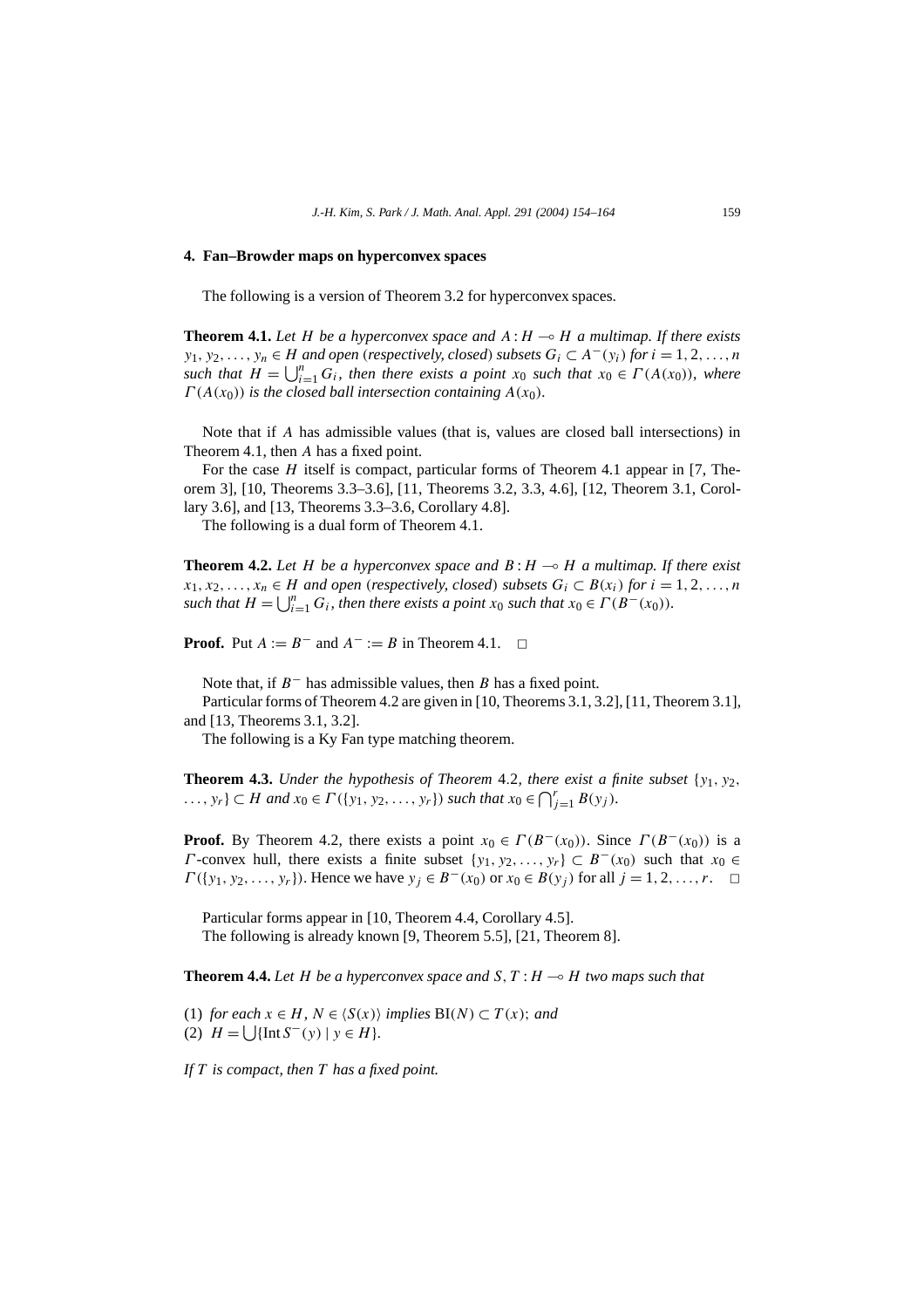### **5. Acyclic maps on** *Φ***-spaces**

In this section, we show that the recent fixed point results in [31] and others are simple consequences of Theorem 3.3.

Recall that for a hyperconvex space  $H = (H, d; \Gamma)$ , a subset  $A \in BI(H)$  is said to be *admissible* [4]. A nonempty subset  $A \subset H$  is said to be *sub-admissible* [31] if for each finite subset *N* of *A*, we have  $\Gamma_N \subset A$ .

As a *G*-convex space *H* = *(H*;*Γ )*, a sub-admissible subset *A* is simply *Γ* -convex, and hence is a *G*-convex space. Moreover, we have

**Lemma 5.1.** *Every sub-admissible subset X of a hyperconvex space H is a Φ-space.*

**Proof.** Note that *X* is a metric subspace of *H*. For any  $\lambda > 0$ , we give a  $\Phi$ -map *T* : *X*  $\rightarrow$  *X* such that  $d(x, y) \le \lambda$  for all  $x \in X$  and  $y \in T(x)$ . Define  $T(x) := \{y \in X \mid$  $d(x, y) \le \lambda$  for  $x \in X$ . Then for each  $M \in \langle T(x) \rangle$ , we have  $\Gamma_M \subset T(x)$ . In fact,  $\Gamma_M = \bigcap \{ B \mid B$  is a closed ball containing  $M \} \subset T(x) = B(x, \lambda)$ . Moreover, for each  $x \in X$ , there exists  $y \in X$  such that  $d(x, y) < \lambda$  (since we can choose  $y := x$ ). Therefore

 $x \in \{x \in X \mid d(x, y) < \lambda\}$  ⊂ Int<sub>*X*</sub> *T* − (*y*) ⊂ *T* − (*y*)

shows  $X = \left[ \int \left[ \ln(x) T^{-}(y) \right] y \in X \right]$ . This completes our proof.  $\Box$ 

From Theorem 3.3 and Lemma 5.1, we have the following

**Theorem 5.1.** *Let X be a sub-admissible subset of a hyperconvex space H. Then any closed compact map*  $F \in \mathfrak{B}(X, X)$  *has a fixed point.* 

For topological spaces *X* and *Y* , we adopt the following:

 $F \in \mathbb{V}(X, Y) \Leftrightarrow F : X \multimap Y$  is an acyclic map; that is, an upper semicontinuous multimap with compact acyclic values.

It is well known that  $\nabla$  is one of the typical examples of  $\mathfrak{B}$ ; see [22]. Now we show that Theorem 5.1 subsumes all of the results in [31]. First, we have the following [31, Theorem 2.1]

**Corollary 5.1.** *Let H be a hyperconvex space and X a sub-admissible subset of H. Suppose that F is an upper semicontinuous map with closed acyclic values from X into a compact subset of X. Then F has a fixed point.*

From Theorem 2.1, we have the following

**Lemma 5.2.** *Every admissible subset X of a hyperconvex space H is hyperconvex and contractible.*

The following lemma is given in [31, Proposition 1.4].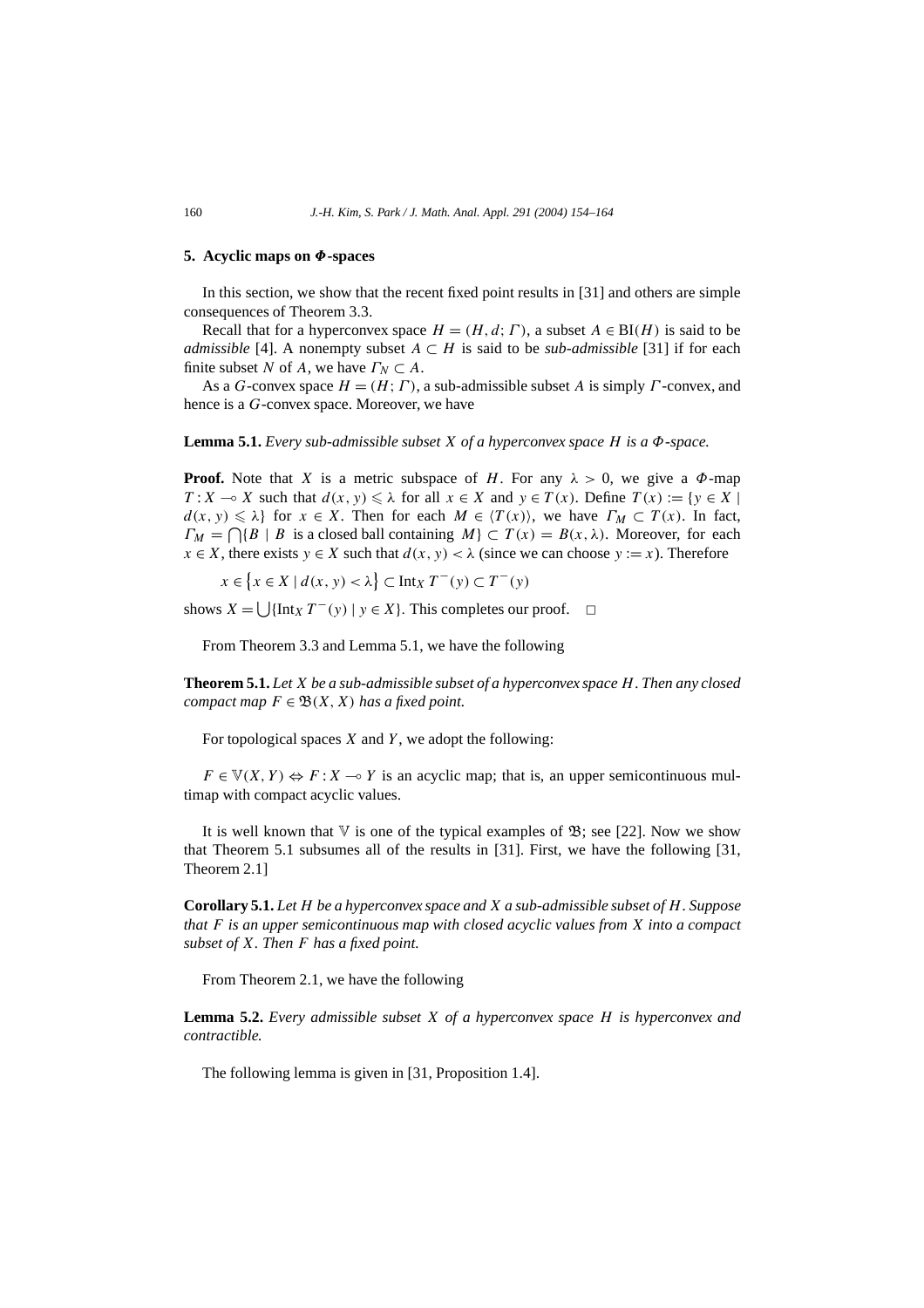**Lemma 5.3.** *Every compact sub-admissible subset X of a hyperconvex space H is admissible.*

From Corollary 5.1, we deduce the following [31, Theorem 2.2]

**Corollary 5.2.** *Let H be a hyperconvex space and X a sub-admissible subset of H. Suppose that F is an upper semicontinuous multimap with closed sub-admissible values from X into a compact subset of X. Then F has a fixed point.*

**Proof.** By Lemma 5.3, the values of *F* are admissible subsets of *H*, and hence by Lemma 5.2, are contractible. Since every contractible subset is acyclic, the conclusion follows from Corollary 5.1.  $\Box$ 

In [31], its authors assumed the closedness of *X* in Corollary 5.2, which is redundant. We need the following [9, Theorem 3.2]

**Lemma 5.4.** *Let X be a metric space,*  $A \subset X$  *with*  $\dim_X A \leq 0$ , *H a hyperconvex space,* and  $F: X \rightarrow H$  a lower semicontinuous map with closed values such that  $F(x)$  is sub*admissible for*  $x \notin A$ *. Then F admits a continuous selection.* 

In view of Lemma 5.4, the above fixed point results can be applied to coincidence result.

**Corollary 5.3.** *Let X be a sub-admissible subset of a hyperconvex space H, Y a nonempty*  $subset$  of a hyperconvex space  $H'$ , and  $Z \subset X$  be nonempty compact subset. Suppose that  $F: X \rightarrow Y$  *is a lower semicontinuous map with closed sub-admissible values and that T* : *Y Z is an upper semicontinuous map with closed sub-admissible values. Then there is a point*  $\bar{x} \in T(\bar{y})$  *and*  $\bar{y} \in F(\bar{x})$ *.* 

**Proof.** Note that  $F: X \to Y \subset H$  has a continuous selection  $f: X \to Y$  by Lemma 5.4 (with  $A = \emptyset$ ). Then  $T \circ f : X \to Z$  is a compact upper semicontinuous multimap with closed sub-admissible values. Hence, by Corollary 5.2, we have a fixed point  $\bar{x} \in (T \circ$ *f* )( $\bar{x}$ ). Let  $\bar{y} = f(\bar{x})$ . Then  $\bar{x} \in T(\bar{y})$  and  $\bar{y} \in T(\bar{x})$ .  $\Box$ 

In [31, Theorem 2.3], its authors assumed the closedness of *X*, which is redundant. Note that [31, Theorem 2.4] is a similar application of Corollary 5.1 to another coincidence theorem. Moreover, these two coincidence theorems are used to obtain two minimax results, which might be already known in a more general setting in the frame of *C*-spaces or *G*-convex spaces.

The following corollary is known [9, Corollary 4.5], [21, Theorem 7].

**Corollary 5.4.** *Let H be a hyperconvex space and F* :*H H a compact map with closed sub-admissible values. If Φ is u.s.c. or l.s.c., then F has a fixed point.*

In order to add another related results, we need the following well-known fact.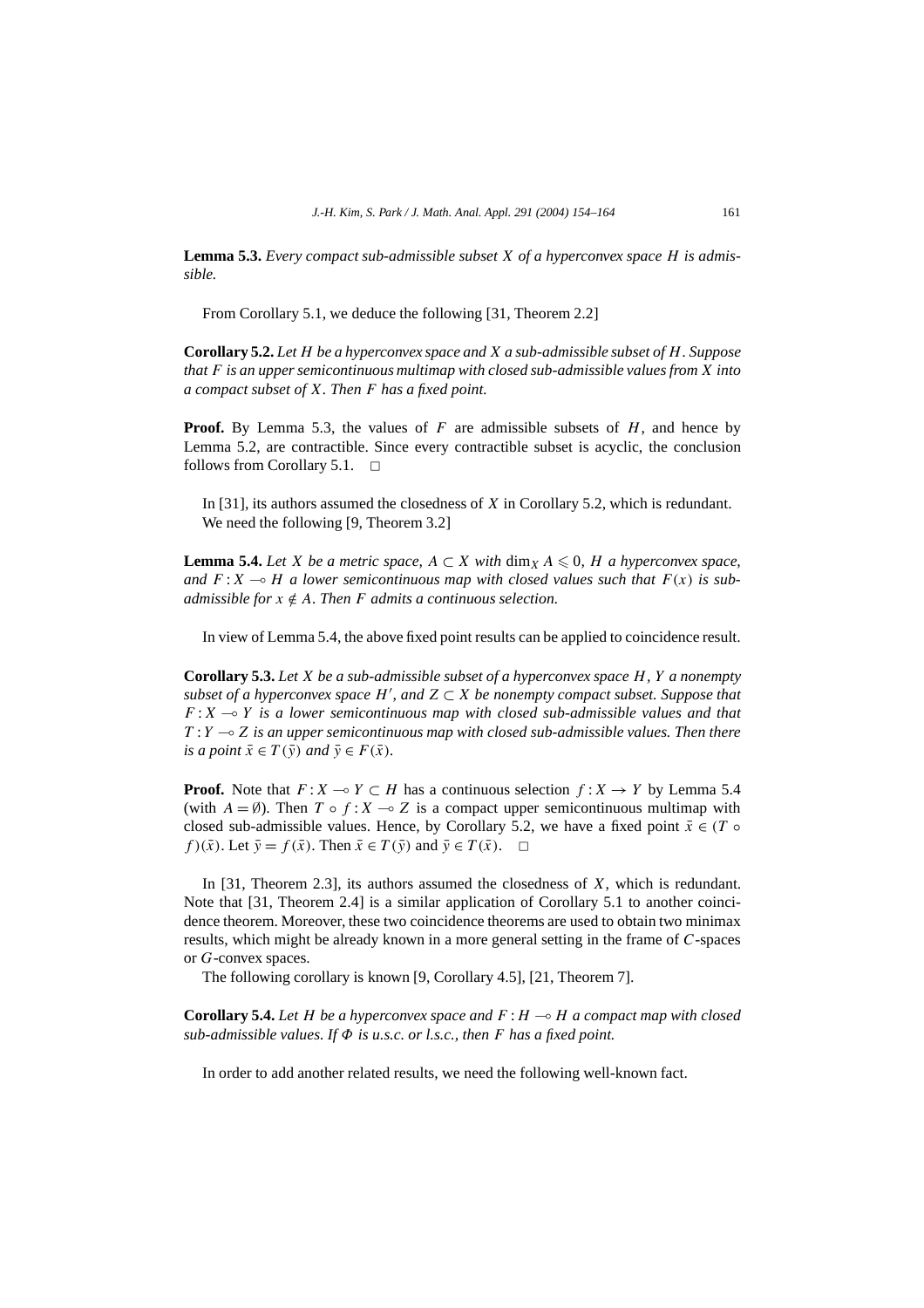**Lemma 5.5.** Let  $F, G: X \to Y$  be two maps for topological spaces X and Y such that  $F(x) \cap G(x) \neq \emptyset$  *for all*  $x \in X$ *. If* 

- (1) *F* is upper semicontinuous at  $x_0 \in X$ ;
- (2)  $F(x_0)$  *is compact*; *and*

(3) *G is closed*;

*then the multimap*  $F \cap G : x \mapsto F(x) \cap G(x)$  *is upper semicontinuous at*  $x_0 \in X$ *.* 

The following corollary generalizes [6, Corollary 3.5].

**Corollary 5.5.** *Let H be a hyperconvex space and X a closed sub-admissible subset. Let*  $F: X \rightarrow H$  *be a compact upper semicontinuous multimap with closed sub-admissible values such that*  $F(x) ∩ X ≠ ∅$  *for all*  $x ∈ X$ *. Then F has a fixed point.* 

**Proof.** Note that *X* is closed in *H*. Let  $G: X \rightarrow H$  be the constant multimap defined by  $G(x) := X$  for all  $x \in X$ . Then G has closed graph  $Gr(G) = X \times X$  in  $X \times H$ . Then by Lemma 5.5, the map  $F \cap G : X \to X$  is upper semicontinuous with nonempty closed subadmissible values  $F(x) \cap X$  for  $x \in X$ . Moreover, the map is also compact. Therefore, by Corollary 5.2, it has a fixed point  $x_0 \in (F \cap G)(x_0) = F(x_0) \cap X$ ; that is,  $x_0 \in X$  and  $x_0 \in F(x_0)$ . This completes our proof.  $\Box$ 

Since any admissible set is sub-admissible, we immediately have the following extremely particular case of Corollary 5.5.

**Corollary 5.6.** *Let H be a hyperconvex space, X a compact admissible subset of H, and F* : *X*  $\rightarrow$  *H* an upper semicontinuous map with admissible values for which  $F(x) \cap X \neq \emptyset$ *for all*  $x \in X$ *. Then F has a fixed point.* 

Note that Kirk and Shin [6, Corollary 3.5] obtained the above result for a continuous map  $F$  and bounded  $H$ , and they asked whether their result remains true under the assumption that  $F$  is upper semicontinuous rather than continuous. Consequently Corollary 5.5 answers this question affirmatively.

The following corollary is due to Yuan [31, Theorem 1.1].

**Corollary 5.7.** *Let H be a hyperconvex space and X a compact admissible subset of H. Suppose that*  $F : X \rightarrow X$  *is an upper semicontinuous map having admissible values. Then F has a fixed point.*

## **References**

[1] N. Aronszajn, P. Panitchpakdi, Extensions of uniformly continuous transformations and hyperconvex metric spaces, Pacific J. Math. 6 (1956) 405–439.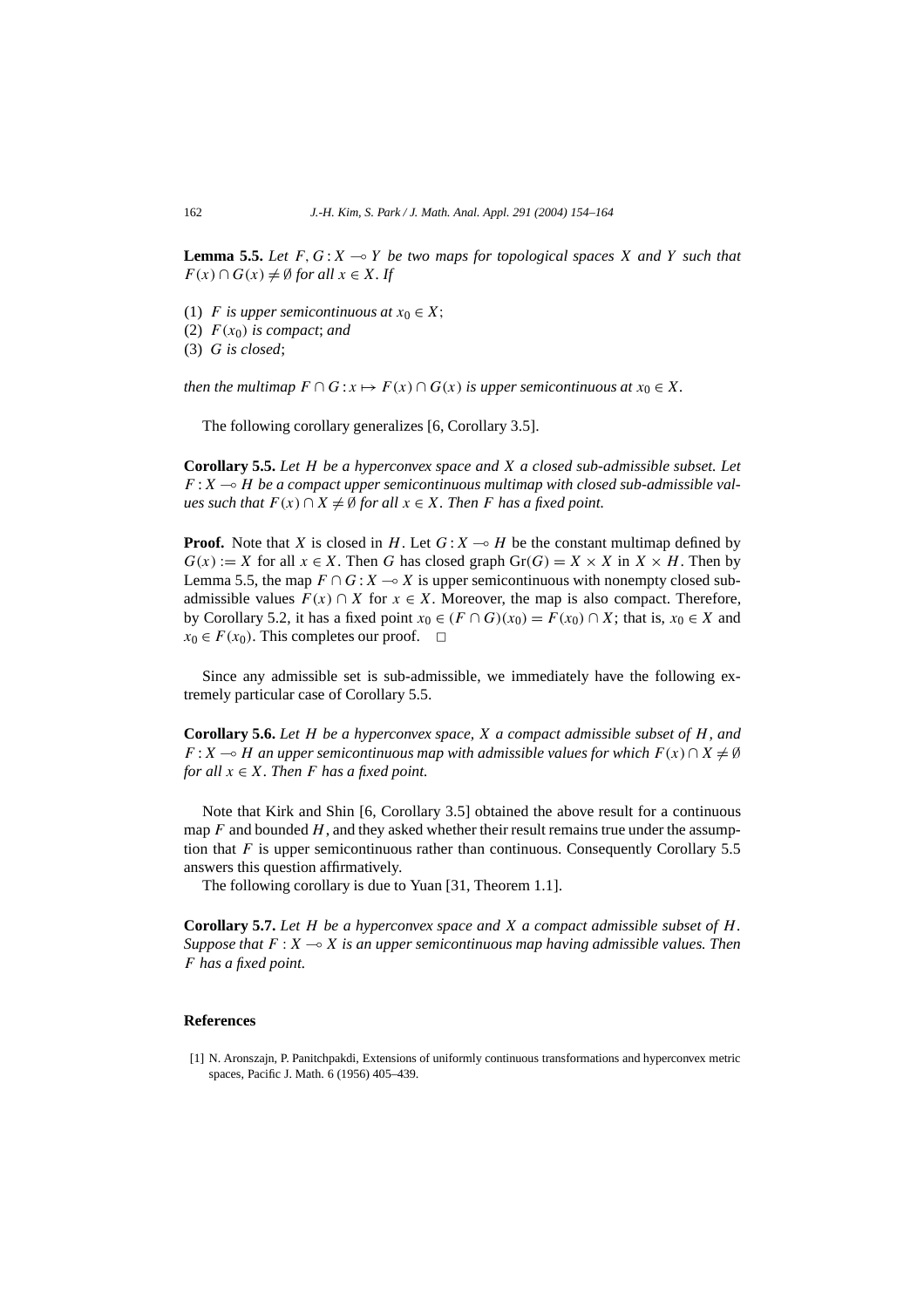- [2] R.C. Sine, On linear contraction semigroups in sup norm spaces, Nonlinear Anal. 3 (1979) 885–890.
- [3] P. Soardi, Existence of fixed points of nonexpansive mappings in certain Banach lattices, Proc. Amer. Math. Soc. 73 (1979) 25–29.
- [4] M.A. Khamsi, KKM and Ky Fan theorems in hyperconvex metric spaces, J. Math. Anal. Appl. 204 (1996) 298–306.
- [5] W.A. Kirk, Continuous mappings in compact hyperconvex metric spaces, Numer. Funct. Anal. Optim. 17 (1996) 599–603.
- [6] W.A. Kirk, S.-S. Shin, Fixed point theorems in hyperconvex spaces, Houston J. Math. 23 (1997) 175–188.
- [7] S. Park, Fixed point theorems in hyperconvex metric spaces, Nonlinear Anal. 37 (1999) 467–472.
- [8] S. Park, The Schauder type and other fixed point theorems in hyperconvex spaces, Nonlinear Anal. Forum 3 (1998) 1–12.
- [9] S. Park, B. Sims, Remarks on some fixed point theorems in hyperconvex spaces, Nonlinear Funct. Anal. Appl. 5 (2000) 51–64.
- [10] G.X.-Z. Yuan, The characterization of generalized metric KKM mapping with open values in hyperconvex metric spaces and some applications, J. Math. Anal. Appl. 235 (1999) 315–325.
- [11] G. Isac, G.Y.-Z. Yuan, The dual form of Knaster–Kuratowski–Mazurkiewicz principle in hyperconvex metric spaces and some applications, Discuss. Math. Differential Incl. 19 (1999) 17–33.
- [12] W.A. Kirk, B. Sims, G.X.-Z. Yuan, The Knaster–Kuratowski and Mazurkiewicz theory in hyperconvex metric spaces and some of its applications, Nonlinear Anal. 39 (2000) 611–627.
- [13] E. Tarafdar, G.X.-Z. Yuan, Some applications of the Knaster–Kuratowski–Mazurkiewicz principle in hyperconvex metric spaces, Math. Comput. Modeling 32 (2000) 1311–1320.
- [14] C.D. Horvath, Points fixes et coincidences dans les espaces topologiques compacts contractiles, C. R. Acad. Sci. Paris 299 (1984) 519–521.
- [15] C.D. Horvath, Some results on multivalued mappings and inequalities without convexity, in: B.L. Lin, S. Simons (Eds.), Nonlinear Analysis and Convex Analysis, Dekker, New York, 1987, pp. 99–106.
- [16] C.D. Horvath, Convexité généralisée et applications, in: A. Granas (Ed.), Méthodes Topologiques en Analyse Convexe, in: Sém. Math. Sup., vol. 110, Presses Univ. Montréal, 1990, pp. 81–99.
- [17] C.D. Horvath, Contractibility and generalized convexity, J. Math. Anal. Appl. 156 (1991) 341–357.
- [18] C.D. Horvath, Extension and selection theorems in topological spaces with a generalized convexity structure, Ann. Fac. Sci. Toulouse 2 (1993) 253–269.
- [19] H. Ben-El-Mechaiekh, M. Oudadess, Some selection theorems without convexity, J. Math. Anal. Appl. 195 (1995) 614–618.
- [20] S. Park, Continuous selection theorems in generalized convex spaces, Numer. Funct. Anal. Optim. 25 (1999) 567–583.
- [21] S. Park, Fixed point theorems in locally *G*-convex spaces, Nonlinear Anal. 48 (2002) 869–879.
- [22] S. Park, Fixed points of better admissible multimaps on generalized convex spaces, J. Korean Math. Soc. 27 (2000) 885–899.
- [23] S. Park, New subclasses of generalized convex spaces, in: Y.J. Cho (Ed.), Fixed Point Theory and Applications, Nova Science, New York, 2000, pp. 91–98.
- [24] S. Park, Remarks on fixed point theorems for generalized convex spaces, in: Y.J. Cho (Ed.), Fixed Point Theory and Applications, Nova Science, New York, 2000, pp. 135–144.
- [25] S. Park, New topological versions of the Fan–Browder fixed point theorem, Nonlinear Anal. 47 (2001) 595– 606.
- [26] S. Park, Coincidence, almost fixed point, and minimax theorems on generalized convex spaces, J. Nonlinear Convex Anal. 4 (2003) 151–164.
- [27] S. Park, H. Kim, Admissible classes of multifunctions on generalized convex spaces, Proc. Coll. Natur. Sci. Seoul Nat. Univ. 18 (1993) 1–21.
- [28] S. Park, H. Kim, Coincidence theorems of admissible maps on generalized convex spaces, J. Math. Anal. Appl. 197 (1996) 173–187.
- [29] S. Park, H. Kim, Foundations of the KKM theory on generalized convex spaces, J. Math. Anal. Appl. 209 (1997) 551–571.
- [30] S. Park, H. Kim, Generalizations of the KKM type theorems on generalized convex spaces, Indian J. Pure Appl. Math. 29 (1998) 121–132.